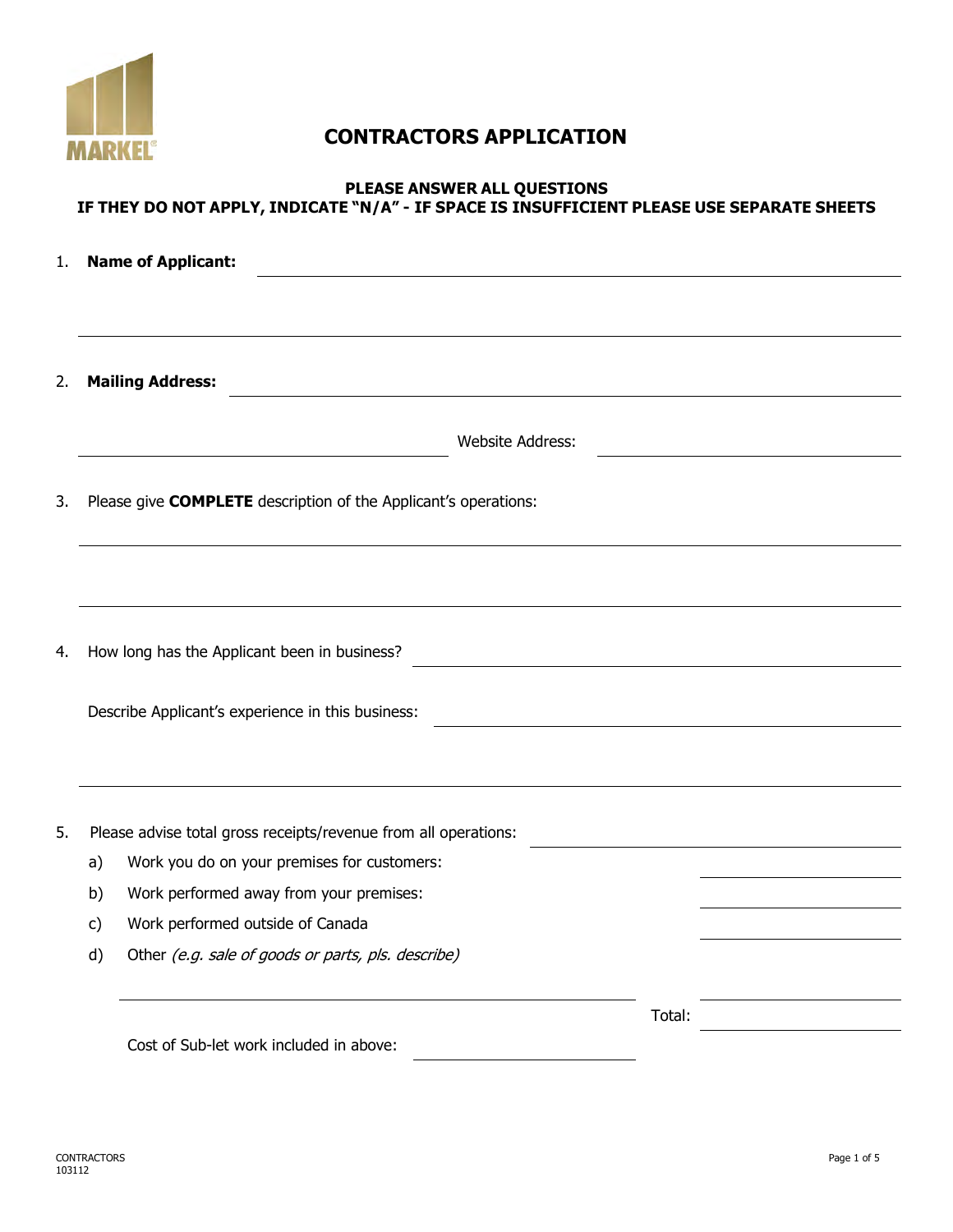| 6.  | If any of the following operations are conducted, give extent:                        |      |                   |                       |     |               |  |  |
|-----|---------------------------------------------------------------------------------------|------|-------------------|-----------------------|-----|---------------|--|--|
|     | Wrecking or Demolition:                                                               | $\%$ |                   | Off-Premises Welding: |     | $\%$          |  |  |
|     | Underpinning:                                                                         | $\%$ | Blasting:         |                       |     | $\frac{0}{0}$ |  |  |
|     | Excavation:                                                                           | $\%$ |                   | Pile-Driving:         |     | $\frac{0}{0}$ |  |  |
|     | Logging:                                                                              | $\%$ |                   |                       |     |               |  |  |
| 7.  | Are all employees covered under WSIB?                                                 |      |                   |                       | Yes | No            |  |  |
|     | If No, please list numbers by job description and estimated payroll:                  |      |                   |                       |     |               |  |  |
|     | <b>Job Description</b>                                                                |      |                   | <b>Payroll</b>        |     |               |  |  |
|     |                                                                                       |      |                   |                       |     |               |  |  |
|     |                                                                                       |      |                   |                       |     |               |  |  |
|     | Total payroll:                                                                        |      | No. of Employees: |                       |     |               |  |  |
| 8.  | Territorial range of operations:                                                      |      |                   |                       |     |               |  |  |
|     | Describe the average size of job undertaken by the Applicant:                         |      |                   |                       |     |               |  |  |
|     | Describe the largest job undertaken by the Applicant:                                 |      |                   |                       |     |               |  |  |
|     |                                                                                       |      |                   |                       |     |               |  |  |
| 9.  | Confirm all operations are carried out in conformity with Standard Industry Practice: |      |                   |                       |     |               |  |  |
|     |                                                                                       |      |                   |                       |     |               |  |  |
| 10. | Describe work performed for Applicant by sub-contractors:                             |      |                   |                       |     |               |  |  |
|     |                                                                                       |      |                   |                       |     |               |  |  |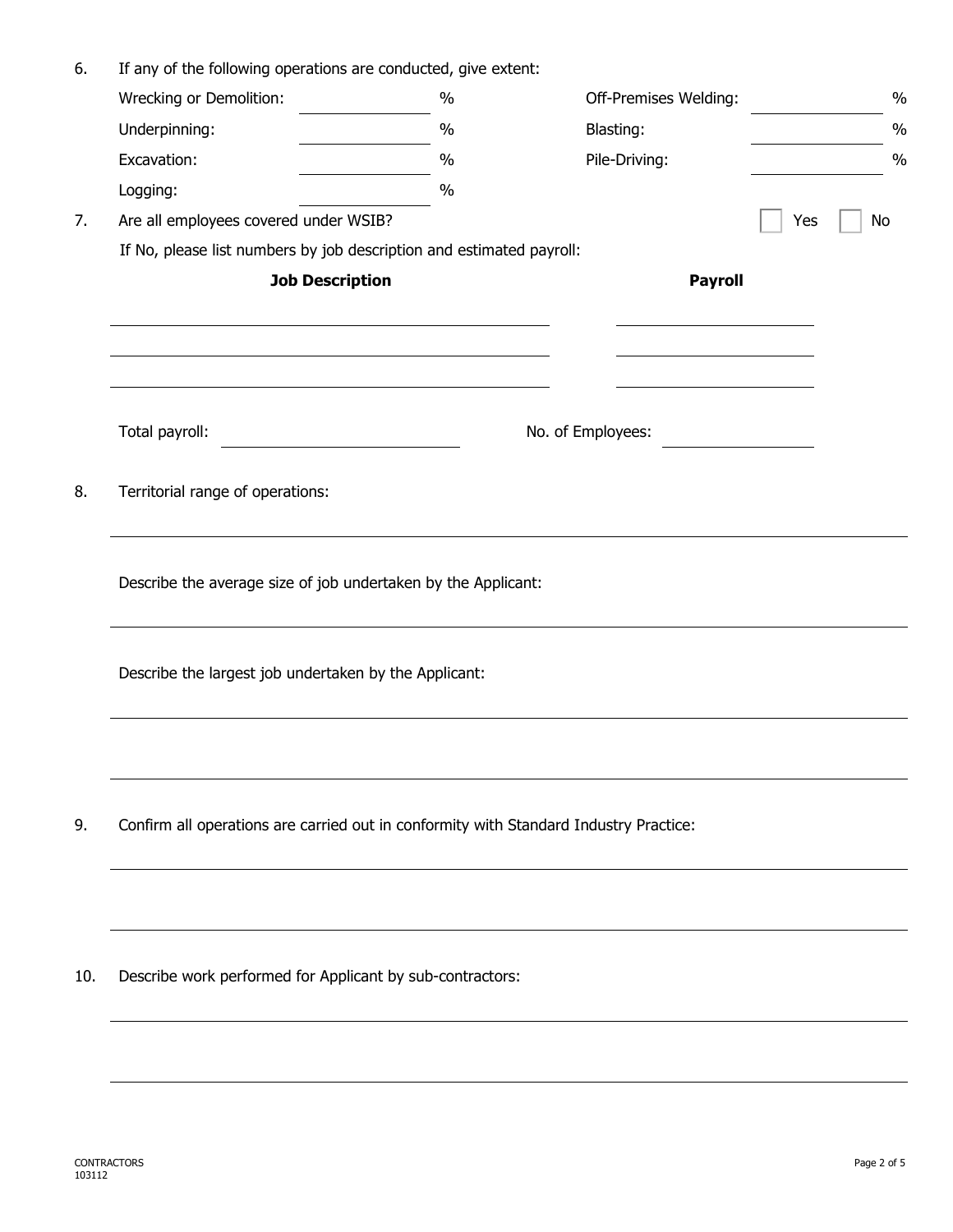| 11. | Is evidence of Liability Insurance obtained from all sub-contractors?<br>If No, please explain:                                                        | Yes                                                                                                    | No  |           |  |  |  |
|-----|--------------------------------------------------------------------------------------------------------------------------------------------------------|--------------------------------------------------------------------------------------------------------|-----|-----------|--|--|--|
|     |                                                                                                                                                        | If Yes, please advise what limits they are required to provide:                                        |     |           |  |  |  |
| 12. | a)                                                                                                                                                     | If consultants involved in connection with Applicant's operations, please identify their type of work: |     |           |  |  |  |
|     |                                                                                                                                                        |                                                                                                        |     |           |  |  |  |
|     | b)<br>C)                                                                                                                                               | Does the Insured do any design work?<br>Describe the qualifications of any staff doing design work:    | Yes | <b>No</b> |  |  |  |
|     |                                                                                                                                                        |                                                                                                        |     |           |  |  |  |
|     | d)                                                                                                                                                     | Is Errors & Omissions cover carried by any designers/consultants?                                      | Yes | No        |  |  |  |
| 13. |                                                                                                                                                        | List courses, seminars, etc., that the principals and supervisory staff have completed:                |     |           |  |  |  |
|     |                                                                                                                                                        |                                                                                                        |     |           |  |  |  |
| 14. |                                                                                                                                                        | What instructions will be given to new employees?                                                      |     |           |  |  |  |
| 15. | If consultants involved in connection with Applicant's operations, please identify their type of work:                                                 |                                                                                                        |     |           |  |  |  |
|     |                                                                                                                                                        |                                                                                                        |     |           |  |  |  |
| 16. | Describe any Contractual Agreements where you assume the liability of another party (except lease of premises,<br>easement, or side-track agreements): |                                                                                                        |     |           |  |  |  |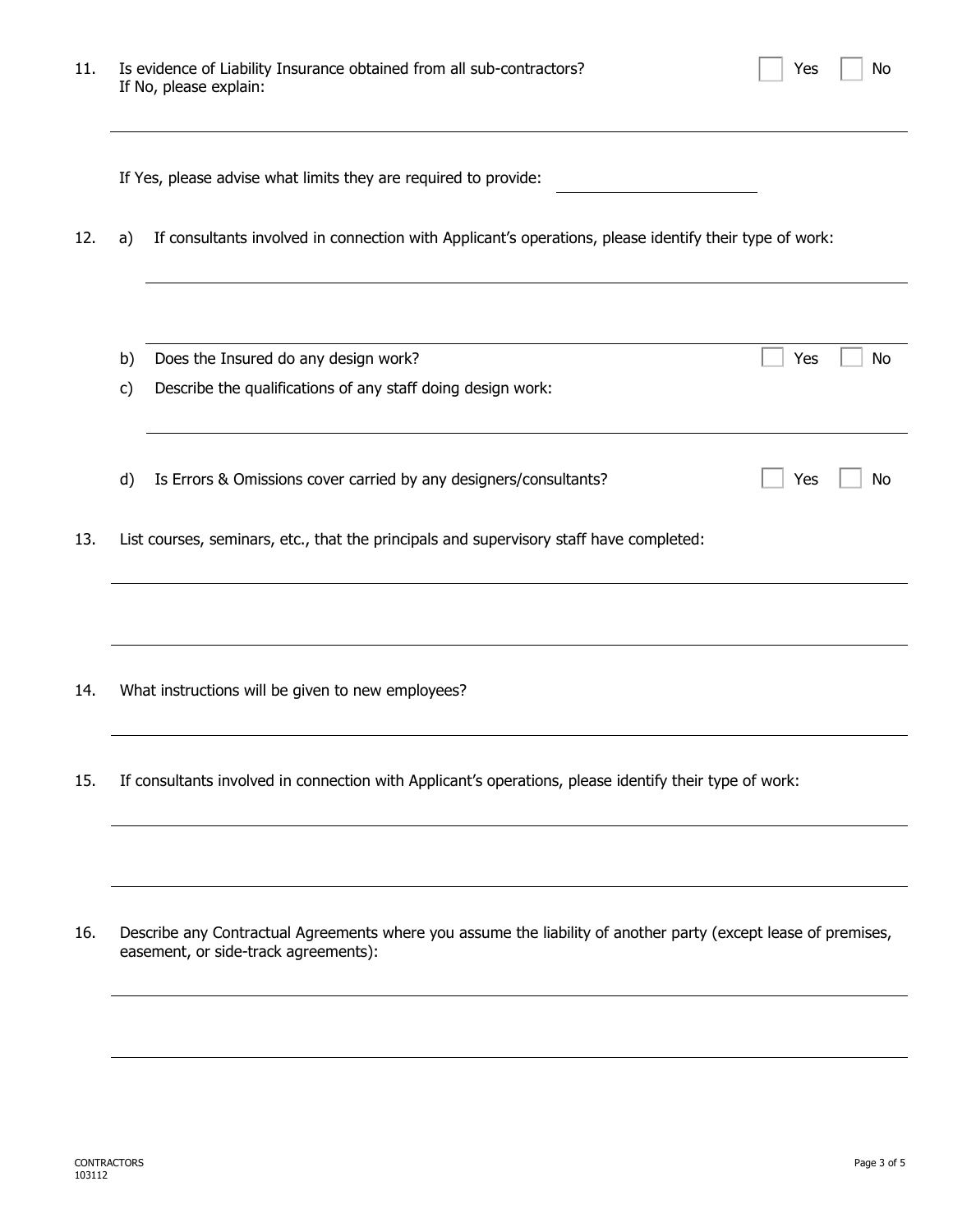| 17. | Does applicant presently carry insurance?                                       | Yes | No |
|-----|---------------------------------------------------------------------------------|-----|----|
|     | If yes, who is present insurer                                                  |     |    |
|     | Premium:<br>Limit:                                                              |     |    |
|     | Is the present insurance Claims Made?<br>Yes<br>No<br>If Yes, state retro date: |     |    |
|     | Are they willing to renew?<br>Yes<br>No.                                        |     |    |
|     | If No, please explain:                                                          |     |    |
|     | Does the policy cover all operations of the Insured?                            | Yes | No |

If No, please describe:

#### 18. **Claims History**

Include total costs from ground up for each claim, whether Insured or not, including defense costs and deductible. Include loss experience of companies which have been taken over or merged with your company.

|                              |                                                           | <b>AMOUNT</b>  |      |                 |                   |               |
|------------------------------|-----------------------------------------------------------|----------------|------|-----------------|-------------------|---------------|
| Date of<br><b>Occurrence</b> | <b>Describe Occurrence</b><br><b>And Injury or Damage</b> | <b>Reserve</b> | Paid | <b>Expenses</b> | <b>Deductible</b> | <b>Status</b> |
|                              |                                                           |                |      |                 |                   |               |
|                              |                                                           |                |      |                 |                   |               |
|                              |                                                           |                |      |                 |                   |               |

| Are you aware of any other incidents which may result in claims against you? |                              |           | Yes<br>No    |
|------------------------------------------------------------------------------|------------------------------|-----------|--------------|
| If Yes, give details:                                                        |                              |           |              |
| <b>Non-Owned Automobile</b>                                                  |                              |           |              |
| Number of employees using their cars on company business:                    |                              | Regularly | Occasionally |
| Estimated annual cost of:                                                    |                              |           |              |
| hired cars                                                                   | cars operated under contract |           |              |
| (Please provide details):                                                    |                              |           |              |
|                                                                              |                              |           |              |

19. **Non-Owned Automobile**